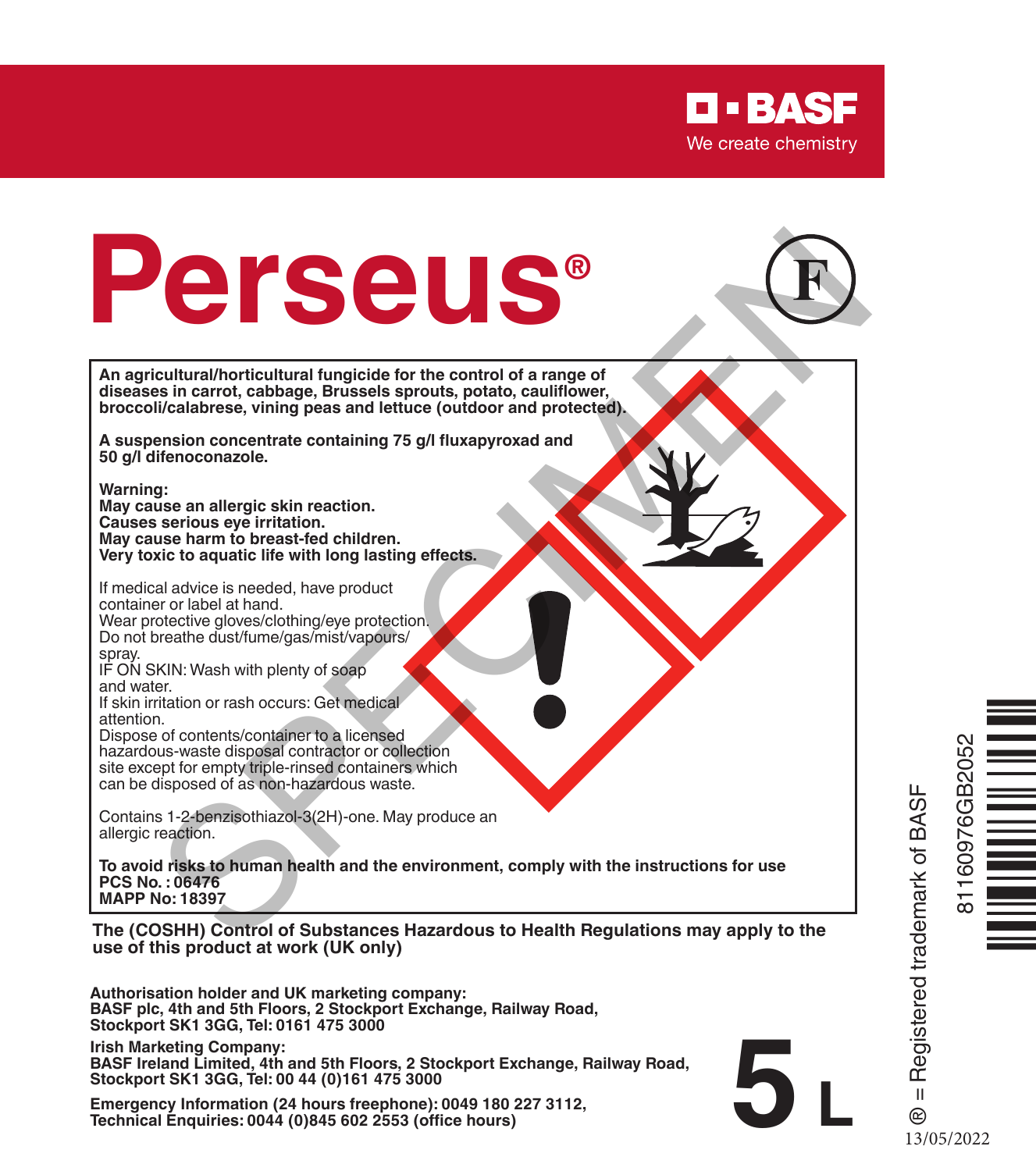### **SAFETY PRECAUTIONS**

### **Operator protection**

Engineering control of operator exposure must be used where reasonably practicable in addition to the following personal protective equipment.

Wear suitable protective gloves and face protection (faceshield) when handling the concentrate.

However, engineering controls may replace personal protective equipment if a COSHH assessment shows that they provide an equal or higher standard of protection (UK only).

WASH HANDS AND EXPOSED SKIN before meals and after work.

### **Environmental protection**

### **Storage and disposal**

### **IMPORTANT INFORMATION**

|                                                                                                                                                                                                                                                                                                                                                                                                                                                                                                                                                                                                                                                                                                                                                                                             | Do not contaminate water with the product or its container. Do not clean application equipment near surface water. Avoid<br>contamination via drains from farmyards and roads.<br>Ireland only: To protect aquatic organisms respect a 5m unsprayed buffer zone to surface water.<br>UK only. To protect aquatic organisms respect an unsprayed buffer zone to surface water bodies in line with LERAP |                                                          |                             |  |  |  |  |
|---------------------------------------------------------------------------------------------------------------------------------------------------------------------------------------------------------------------------------------------------------------------------------------------------------------------------------------------------------------------------------------------------------------------------------------------------------------------------------------------------------------------------------------------------------------------------------------------------------------------------------------------------------------------------------------------------------------------------------------------------------------------------------------------|--------------------------------------------------------------------------------------------------------------------------------------------------------------------------------------------------------------------------------------------------------------------------------------------------------------------------------------------------------------------------------------------------------|----------------------------------------------------------|-----------------------------|--|--|--|--|
| requirements.<br>DO NOT ALLOW DIRECT SPRAY from horizontal boom sprayers to fall within 5m of the top of the bank of a static or flowing<br>waterbody, unless a Local Environment Risk Assessment for Pesticides (LERAP) permits a narrower buffer zone, or within<br>1m of the top of a ditch which is dry at the time of application. Aim spray away from water.<br>This product qualifies for inclusion within the Local Environment Risk Assessment for Pesticides (LERAP) scheme. Before<br>each spraying operation from a horizontal boom sprayer, either a LERAP must be carried out in accordance with CRD's<br>published quidance or the statutory buffer zone must be maintained. The results of the LERAP must be recorded and kept<br>available for inspection for three years. |                                                                                                                                                                                                                                                                                                                                                                                                        |                                                          |                             |  |  |  |  |
| Storage and disposal<br>KEEP AWAY FROM FOOD, DRINK AND ANIMAL FEEDING STUFFS<br>KEEP OUT OF REACH OF CHILDREN<br>DO NOT RE-USE CONTAINER for any purpose<br>STORE IN ORIGINAL CONTAINER tightly closed, in a safe place<br>ON EMPTYING THE CONTAINER, RINSE CONTAINER THOROUGHLY by<br>using an integrated pressure rinsing device or manually rinsing three times. Add<br>washings to sprayer at time of filling and dispose of container safely.<br>For professional use only.                                                                                                                                                                                                                                                                                                            |                                                                                                                                                                                                                                                                                                                                                                                                        |                                                          | <b>LERAP</b><br>B<br>The    |  |  |  |  |
| This label is compliant with the CPA Voluntary Initiative Guidance (UK only)<br><b>Voluntary</b><br>This product is approved under the Plant Protection Products Regulation 1107/2009.<br><b>Initiative</b>                                                                                                                                                                                                                                                                                                                                                                                                                                                                                                                                                                                 |                                                                                                                                                                                                                                                                                                                                                                                                        |                                                          |                             |  |  |  |  |
| <b>IMPORTANT INFORMATION</b><br>FOR USE ONLY AS AN AGRICULTURAL/HORTICULTURAL FUNGICIDE, as directed below:                                                                                                                                                                                                                                                                                                                                                                                                                                                                                                                                                                                                                                                                                 |                                                                                                                                                                                                                                                                                                                                                                                                        |                                                          |                             |  |  |  |  |
| <b>Crops</b>                                                                                                                                                                                                                                                                                                                                                                                                                                                                                                                                                                                                                                                                                                                                                                                | <b>Maximum Individual Dose</b>                                                                                                                                                                                                                                                                                                                                                                         | <b>Maximum Number of</b><br><b>Applications per crop</b> | <b>Pre-harvest Interval</b> |  |  |  |  |
| Carrot#                                                                                                                                                                                                                                                                                                                                                                                                                                                                                                                                                                                                                                                                                                                                                                                     | $1$ $1$ /ha                                                                                                                                                                                                                                                                                                                                                                                            | $\overline{c}$                                           | 7 days                      |  |  |  |  |
|                                                                                                                                                                                                                                                                                                                                                                                                                                                                                                                                                                                                                                                                                                                                                                                             | 0 <sub>R</sub>                                                                                                                                                                                                                                                                                                                                                                                         |                                                          |                             |  |  |  |  |
|                                                                                                                                                                                                                                                                                                                                                                                                                                                                                                                                                                                                                                                                                                                                                                                             | $2$ $1/ha$                                                                                                                                                                                                                                                                                                                                                                                             | 1                                                        | 7 days                      |  |  |  |  |
| Cabbage, Brussels sprouts,<br>Cauliflower, Broccoli/Calabrese                                                                                                                                                                                                                                                                                                                                                                                                                                                                                                                                                                                                                                                                                                                               | 11/ha                                                                                                                                                                                                                                                                                                                                                                                                  | 3                                                        | 14 days                     |  |  |  |  |
| Potato                                                                                                                                                                                                                                                                                                                                                                                                                                                                                                                                                                                                                                                                                                                                                                                      | 0.75 l/ha                                                                                                                                                                                                                                                                                                                                                                                              | 4                                                        | 3 days                      |  |  |  |  |
| Vining peas                                                                                                                                                                                                                                                                                                                                                                                                                                                                                                                                                                                                                                                                                                                                                                                 | $2$ $1/ha$                                                                                                                                                                                                                                                                                                                                                                                             | 1                                                        | 14 days                     |  |  |  |  |
| Lettuce (outdoor)                                                                                                                                                                                                                                                                                                                                                                                                                                                                                                                                                                                                                                                                                                                                                                           | $2$ $1/ha$                                                                                                                                                                                                                                                                                                                                                                                             | 1                                                        | 14 days                     |  |  |  |  |
| Lettuce (protected)                                                                                                                                                                                                                                                                                                                                                                                                                                                                                                                                                                                                                                                                                                                                                                         | $1.2$ $I/ha$                                                                                                                                                                                                                                                                                                                                                                                           | $\overline{c}$                                           | 14 days                     |  |  |  |  |

# For disease-specific maximum individual dose rates refer to the directions for use.

### **Other Specific Restriction:**

To protect groundwater for use on broccoli/calabrese, Brussels sprout, cabbage, cauliflower, and lettuce the maximum total dose of difenoconazole must not exceed 250 g per hectare per year.

**READ THE LABEL BEFORE USE. USING THIS PRODUCT IN A MANNER THAT IS INCONSISTENT WITH THE LABEL MAY BE AN OFFENCE. FOLLOW THE CODE OF PRACTICE FOR USING PLANT PROTECTION PRODUCTS.**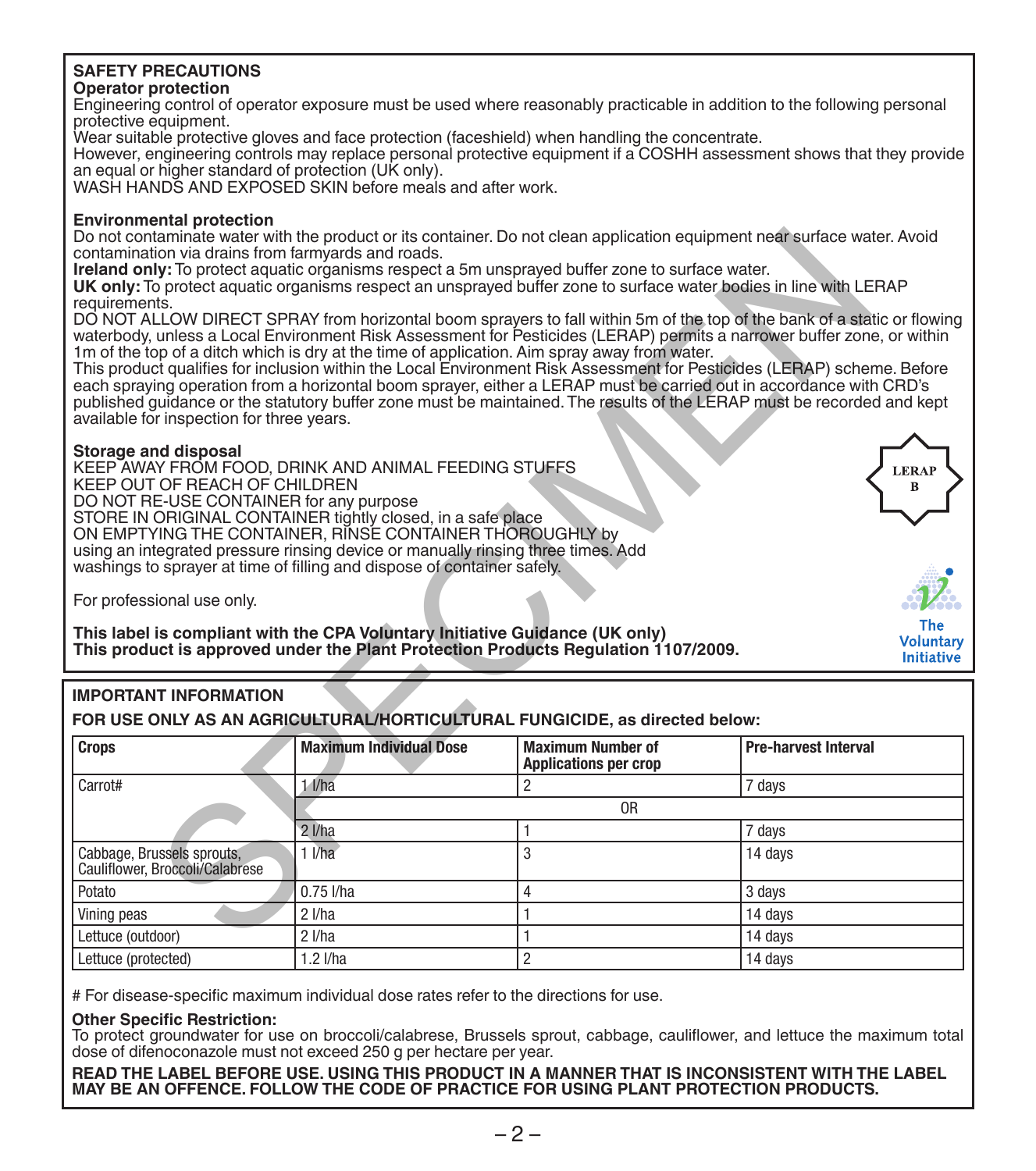# **DIRECTIONS FOR USE**

IMPORTANT: This information is approved as part of the Product Label. All instructions within this section must be read carefully in order to obtain safe and successful use of this product.

# **Restrictions/Warnings**

Do not use Perseus on crops intended for fermentation. Do not use on protected crops intended for production of seed or propagation material. Avoid overlapping sprays. For professional use only.

### **Disease control**

| Do not doc't clocdo on clops intended for fermentation.<br>Do not use on protected crops intended for production of seed or propagation material.<br>Avoid overlapping sprays.<br>For professional use only.                        |        |               |                            |           |                                        |                |                     |                        |
|-------------------------------------------------------------------------------------------------------------------------------------------------------------------------------------------------------------------------------------|--------|---------------|----------------------------|-----------|----------------------------------------|----------------|---------------------|------------------------|
| Disease control                                                                                                                                                                                                                     |        |               |                            |           |                                        |                |                     |                        |
| Perseus is a protectant fungicide for the control of a range of diseases in carrot, cabbage,<br>Brussels sprouts, potatoes, cauliflower, broccoli/calabrese, vining peas and lettuce (outdoor<br>and protected). See summary below: |        |               |                            |           |                                        |                |                     |                        |
|                                                                                                                                                                                                                                     | Carrot | Cabbage       | <b>Brussels</b><br>sprouts | Potato    | Cauliflower,<br>Broccoli,<br>Calabrese | Vining<br>peas | Lettuce<br>(outoor) | Lettuce<br>(protected) |
| Powdery mildew<br>(Erysiphe heraclei)                                                                                                                                                                                               | C      |               |                            |           |                                        |                |                     |                        |
| Alternaria spp.                                                                                                                                                                                                                     | C      | C             | $\overline{\mathsf{R}}$    | <b>MC</b> | R                                      |                |                     |                        |
| Sclerotinia spp.                                                                                                                                                                                                                    | R      |               |                            |           |                                        |                | C                   | <b>MC</b>              |
| Ringspot<br>(Mycosphaerella<br><i>brassicicola</i>                                                                                                                                                                                  |        | $\mathcal{C}$ | C                          |           | R                                      |                |                     |                        |
| Mycosphaerella<br>pinodes<br>(Ascosphyta blight)<br>and Ascochyta<br>pisi (Leaf and pod<br>spot)                                                                                                                                    |        |               |                            |           |                                        | <b>MC</b>      |                     |                        |
| $C =$ Control<br>$MC = Modelrate$ control<br>$R =$ Reduction of disease                                                                                                                                                             |        |               |                            |           |                                        |                |                     |                        |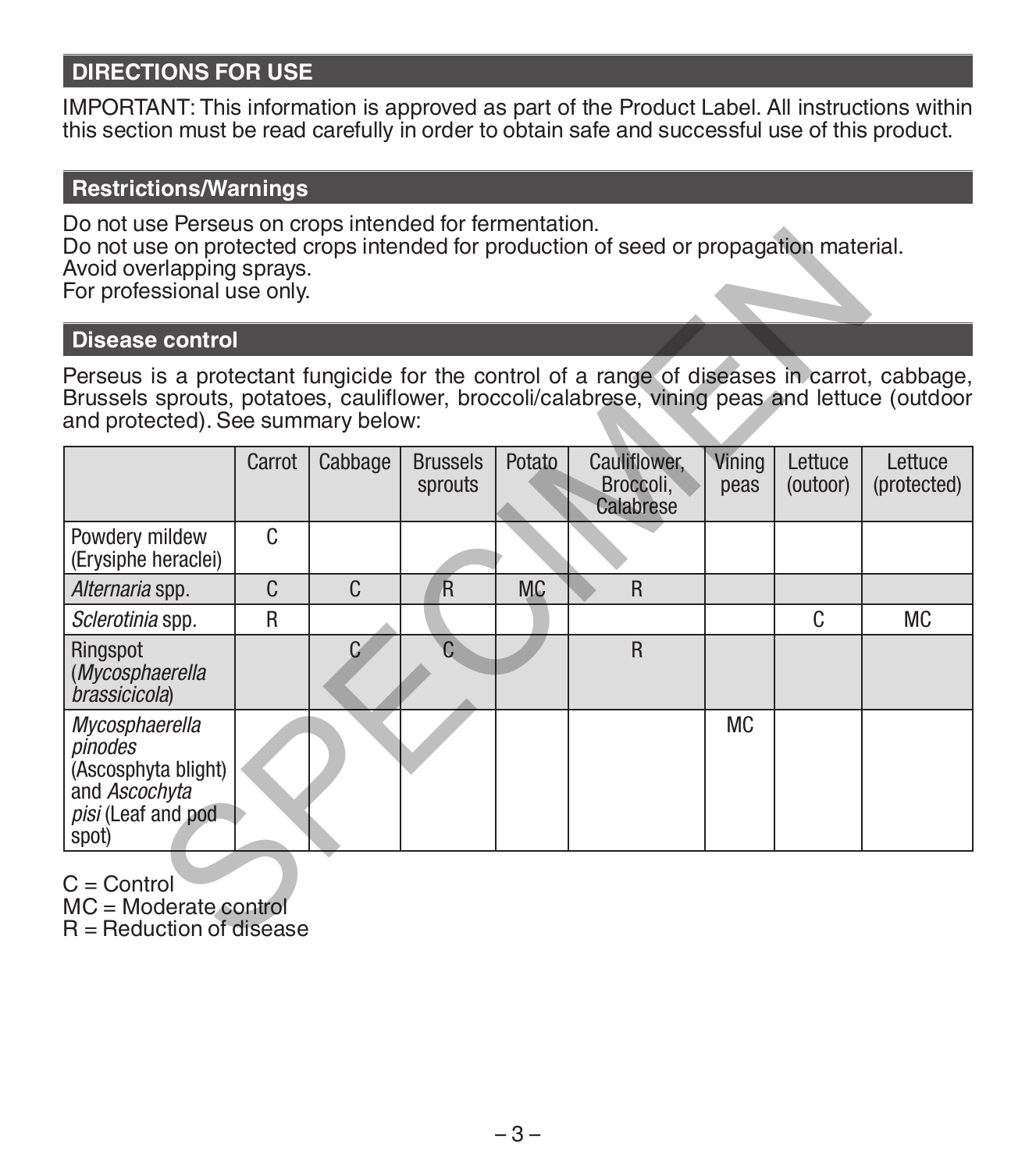| <b>Resistance Management</b> |  |
|------------------------------|--|
|------------------------------|--|

$$
f_{\rm{max}}
$$

**GROUP 3 7 FUNGICIDES**

Perseus contains the SDHI fungicide, fluxapyroxad (FRAC Code 7) and the triazole (SBI) fungicide, difenoconazole (FRAC Code 3). Perseus should be used in accordance with FRAC advice for SDHI's and SBIs.

Effective disease management is a critical component in delaying the build-up of resistant pathogen populations. Therefore, Perseus should be applied according to the manufacturer's recommended dose rate and spray interval for the target crop and disease.

Perseus should be used preventatively or at the early stages of disease development, following warnings from Decision Support Systems where these are available.

The maximum permitted number of applications of Perseus should not be exceeded.

- Vining peas, outdoor lettuce: Only one application of Perseus is permitted per crop.
- Carrots, protected lettuce: A maximum of two applications of Perseus are permitted per crop.
- Cabbage, Brussels sprouts, cauliflower, broccoli/calabrese,: A maximum of three applications of Perseus are permitted per crop.
- Potatoes: A maximum of four applications of Perseus are permitted per crop. If the total number of fungicide applications per crop is ten or fewer, then the number of applications of Perseus should be reduced to a maximum of three. disease management is a critical component in delaying the build-up oppulations. Therefore, Perseus should be applied according to the manded dose rate and spray interval for the target crop and disease.<br>Should be used pre

The total number of applications of Perseus and other SDHI containing products should make up no more than half (50%) of the total number of fungicides applied per season.

No more than two consecutive applications of Perseus or another SHDI fungicide should be applied.

For further advice on resistance management contact your agronomist or specialist advisor or visit the FRAG-UK website.

# **Crop Specific Information**

**Carrots**

Target(s): Powdery mildew, *Alternaria spp*. and *Sclerotinia*

Time of application:

Apply Perseus as a protectant spray or at the first sign of disease, after nine leaves have developed. EITHER two applications of up to 1.0 l/ha Perseus OR one application of 2.0 l/ha Perseus are permitted. A minimum spray interval of 7 days should be observed.

A minimum of 7 days must elapse between the last spray and harvest.

Dose rate: 0.6-2.0 l/ha:

For the control of powdery mildew, apply Perseus at a rate of 0.6 l/ha.

For the control of *Alternaria*, apply Perseus at a rate of 1.0 l/ha.

For a reduction of *Sclerotinia*, apply Perseus at a rate of 2.0 *Vha.*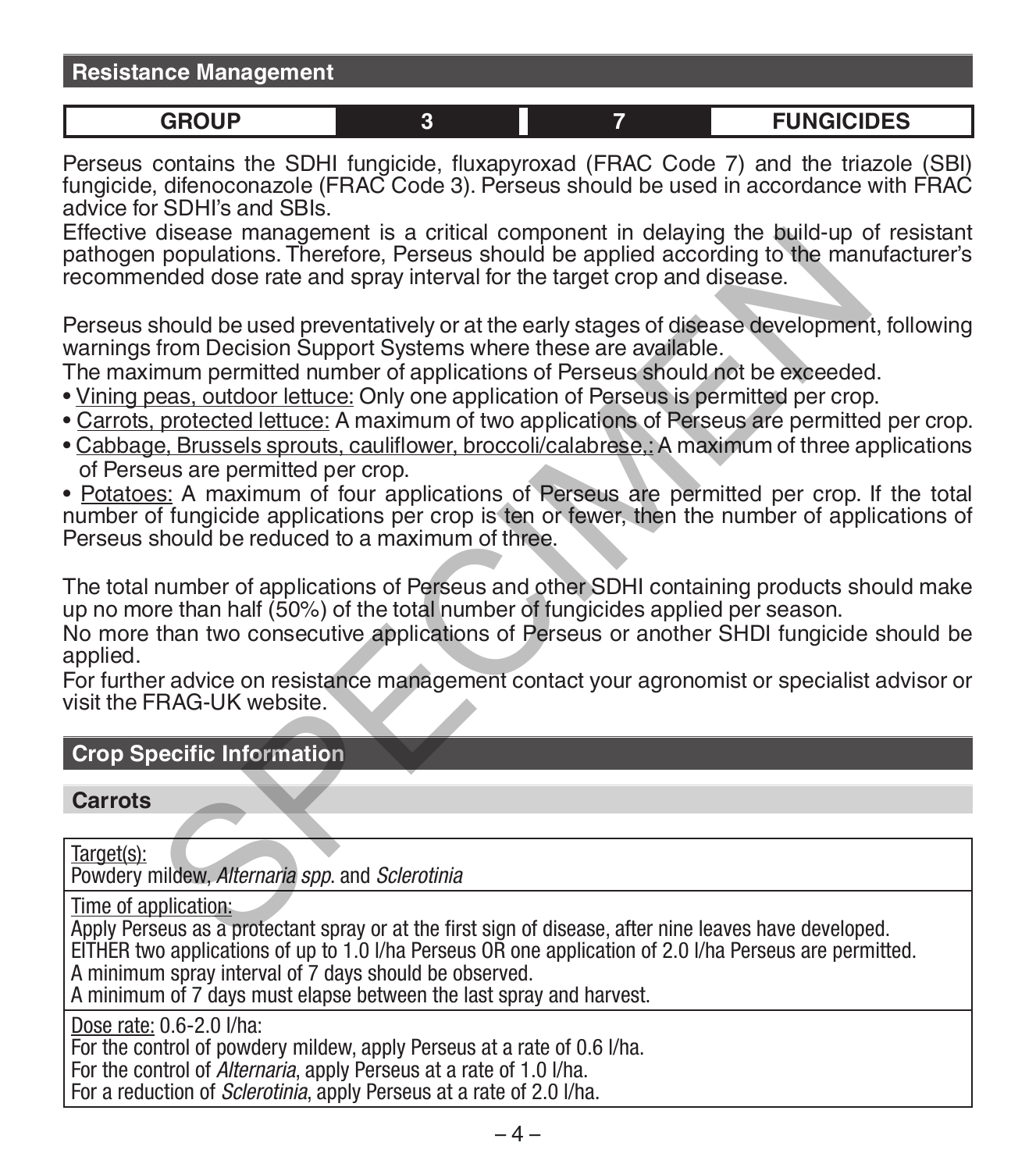# **Cabbage, Cauliflower, Broccoli/Calabrese, Brussels sprouts**

Target(s):

*Alternaria* and ringspot.

# **Potatoes**

| <i>Alternaria</i> and ringspot.                                                                                                                                                                                                                                                                                                         |  |  |  |  |
|-----------------------------------------------------------------------------------------------------------------------------------------------------------------------------------------------------------------------------------------------------------------------------------------------------------------------------------------|--|--|--|--|
| Time of application:<br>Apply Perseus as a protectant spray or at the first sign of disease, after rosette formation has finished/heads<br>have begun to form. Up to three applications can be made, but a minimum of 14 days must elapse between<br>the last spray and harvest. A minimum spray interval of 7 days should be observed. |  |  |  |  |
| Dose rate:<br>$1.0$ I/ha                                                                                                                                                                                                                                                                                                                |  |  |  |  |
| Water volume:<br>200-800 l/ha                                                                                                                                                                                                                                                                                                           |  |  |  |  |
|                                                                                                                                                                                                                                                                                                                                         |  |  |  |  |
| <b>Potatoes</b>                                                                                                                                                                                                                                                                                                                         |  |  |  |  |
| Target(s):<br>Alternaria spp.                                                                                                                                                                                                                                                                                                           |  |  |  |  |
| Time of application:<br>Apply Perseus preventatively or at the first sign of disease, but not before the crop meets between the rows.<br>Up to four applications can be made, but a minimum of 3 days must elapse between the last spray and<br>harvest. A minimum spray interval of 7 days must be observed.                           |  |  |  |  |
| Dose rate:<br>$0.75$ I/ha                                                                                                                                                                                                                                                                                                               |  |  |  |  |
| Water volume:<br>150-400 l/ha                                                                                                                                                                                                                                                                                                           |  |  |  |  |
|                                                                                                                                                                                                                                                                                                                                         |  |  |  |  |
| <b>Vining peas</b>                                                                                                                                                                                                                                                                                                                      |  |  |  |  |
| Target(s):<br>Ascochyta blight and leaf and pod spot.                                                                                                                                                                                                                                                                                   |  |  |  |  |
| Time of application:<br>Apply Perseus as a protectant spray, from the flower buds visible stage of the crop. Only one application is<br>permitted. A minimum of 14 days must elapse between the last spray and harvest.                                                                                                                 |  |  |  |  |
| Dose rate:<br>$2.0$ $\overline{1/ha}$                                                                                                                                                                                                                                                                                                   |  |  |  |  |
| Water volume:<br>200-800 l/ha                                                                                                                                                                                                                                                                                                           |  |  |  |  |
|                                                                                                                                                                                                                                                                                                                                         |  |  |  |  |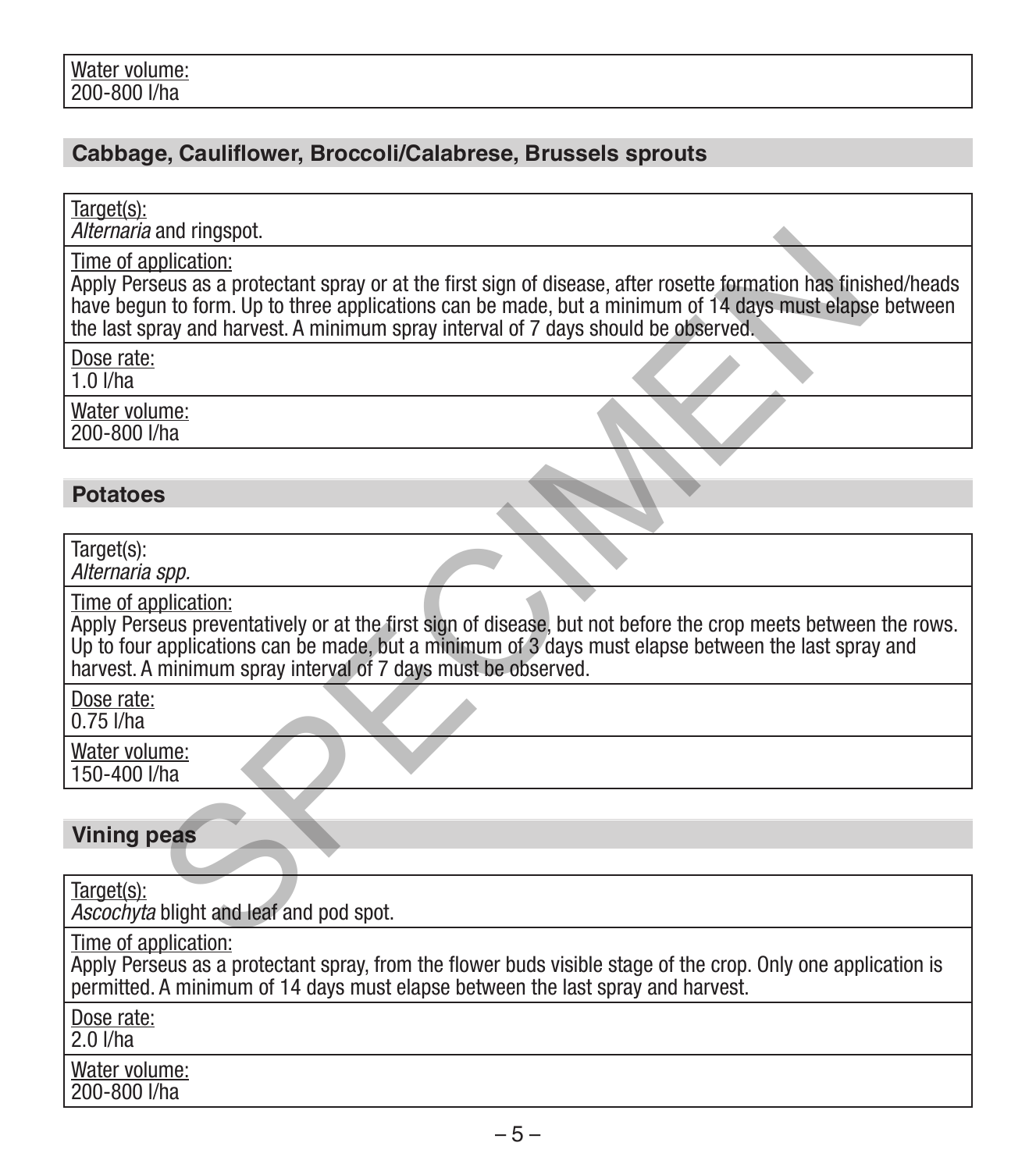# **Lettuce (outdoor and protected)**

Target(s): *Sclerotinia*

Time of application:

Apply Perseus as a protectant spray, after plants have established and have at least nine leaves.

Only one application is permitted in outdoor crops. Up to two applications can be made in protected crops, but a minimum spray interval of 7 days should be observed.

A minimum of 14 days must elapse between the last spray and harvest

Dose rate: 1.2-2.0 l/ha

For the control of *Sclerotinia* in outdoor lettuce, apply Perseus at a rate of 2.0 l/ha. For the moderate control of *Sclerotinia* in protected lettuce, apply Perseus at a rate of 1.2 l/ha. DO NOT exceed a dose rate of 1.2 l/ha in protected crops. mum spray interval of 7 days should be observed.<br>
In of 14 days must elapse between the last spray and harvest<br>
In 1.2-2.0 Uha<br>
Introd of *Sclerothina* in outdoor lettuce, apply Perseus at a rate of 2.0 Uha.<br>
Introd of *Sc* 

Water volume: 200-1000 l/ha

# **Mixing and Application**

### **Mixing**

Never prepare more spray solution than is required.

Three quarters fill the tank with clean water and start the agitation.

To ensure thorough mixing of the product, invert the container several times before opening. Add the required quantity of Perseus to the spray tank while re-circulating.

Add the remainder of the water and continue agitation until spraying is complete.

When tank mixes are to be used, take due note of any instructions given as to the order of mixing.

Each product should be added separately to the spray tank and fully dispersed before the addition of any further product(s).

All tank mixes should be used immediately after mixing.

On emptying the container, rinse container thoroughly by using an integrated pressure rinsing device or by manually rinsing three times.

Add washings to tank at time of filling and dispose of container safely.

### **Application**

Apply as a MEDIUM spray, as defined by BCPC.

### **Sprayer cleaning**

Wash sprayer thoroughly immediately after use, using clean water and following the sprayer cleaning guidance provided by the equipment manufacturer.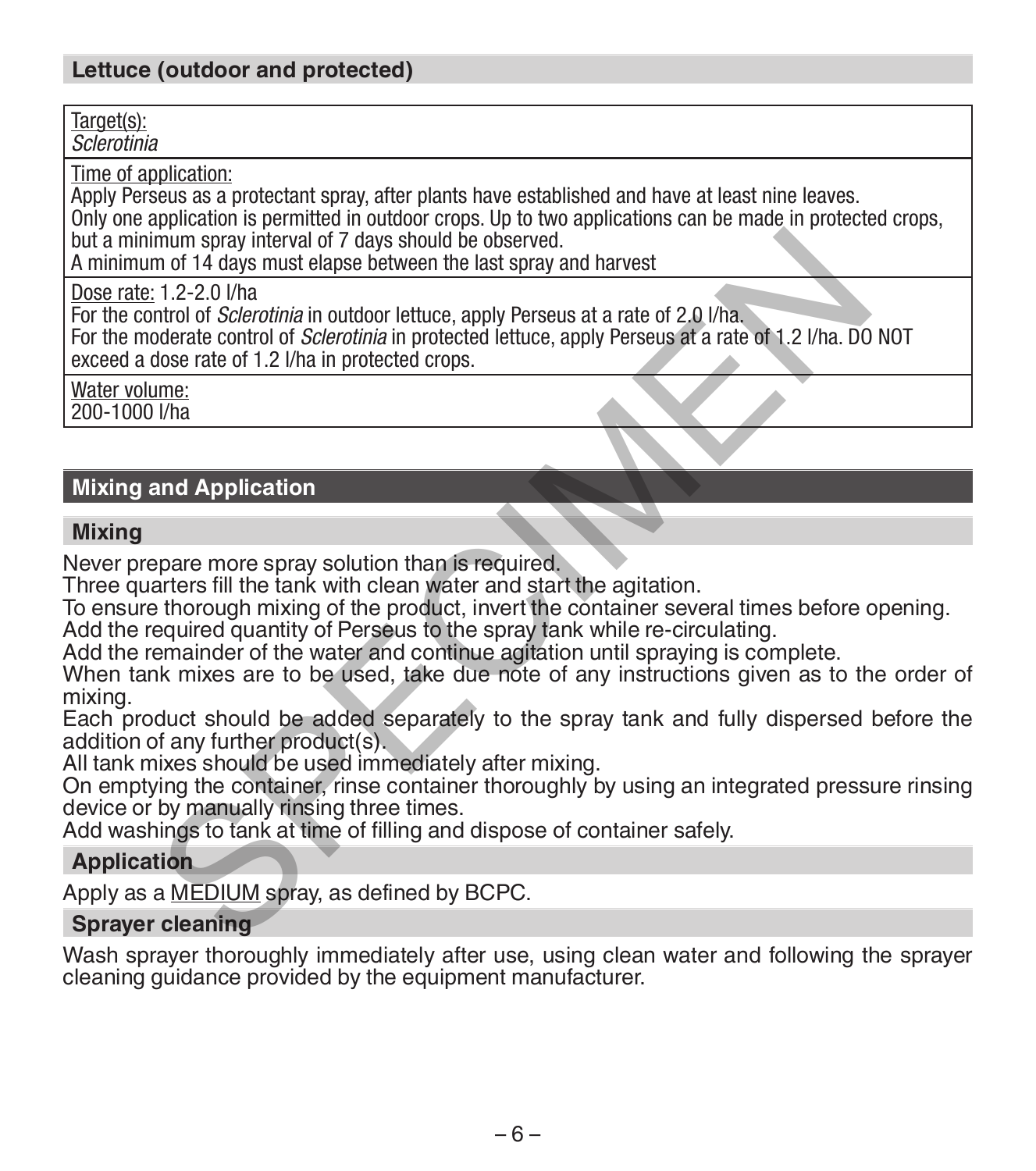## **Compatibility**

For details of compatibilities contact your distributor, local BASF representative, the BASF Technical Services Hotline: 00 44 (0) 845 602 2553 or visit our website on: www.agriCentre. basf.co.uk (UK) or www.agriCentre.basf.ie (Ireland)

**The following does not form part of the product label under the Plant Protection Products Regulation (EC) No 1107/2009 or under Irish S.I. No.159 of 2012**

With many products there is a general risk of resistance developing to the active ingredi For this reason a change in activity cannot be ruled out. It is generally impossible to predict with certainty how resistance may develop because there are so many crop and use<br>connected ways of influencing this. We therefore have to exclude liability for damage or loss attributable to any such resistance that may develop. To help minimise any loss in activity the BASF recommended rate should in all events be adhered to.

Numerous, particularly regional or regionally attributable, factors can influence the activity of the product. Examples include weather and soil conditions, crop plant varieties, crop rotation, treatment times, application amounts, admixture with other products, appearance of organisms resistant to active ingredients and spraying techniques. Under particular conditions a change in activity or damage to plants cannot be ruled out. The manufacturer or supplier is therefore unable to accept any liability in such circumstances. All goods supplied by us are of high grade and we believe them to be suitable, but as we cannot exercise control over their mixing or use or the weather conditions during and after application, which may affect the performance of the material, all conditions and warranties, statutory or otherwise, as to the quality or fitness for any purpose of our goods are excluded and no responsibility will be accepted by us for any damage or injury whatsoever arising from their storage, handling, application or use; but nothing should be deemed to exclude or restrict any liability upon us which cannot be excluded or restricted under the provisions of the Unfair Contract Terms Act 1977 or any similar applicable law. owing does not form part of the product label under the Plant Protects Regulation (EC) No 1107/2009 or under Irish S.I. No.159 of 2012<br>wy products there is a general risk of resistance developing to the active<br>asson a chan